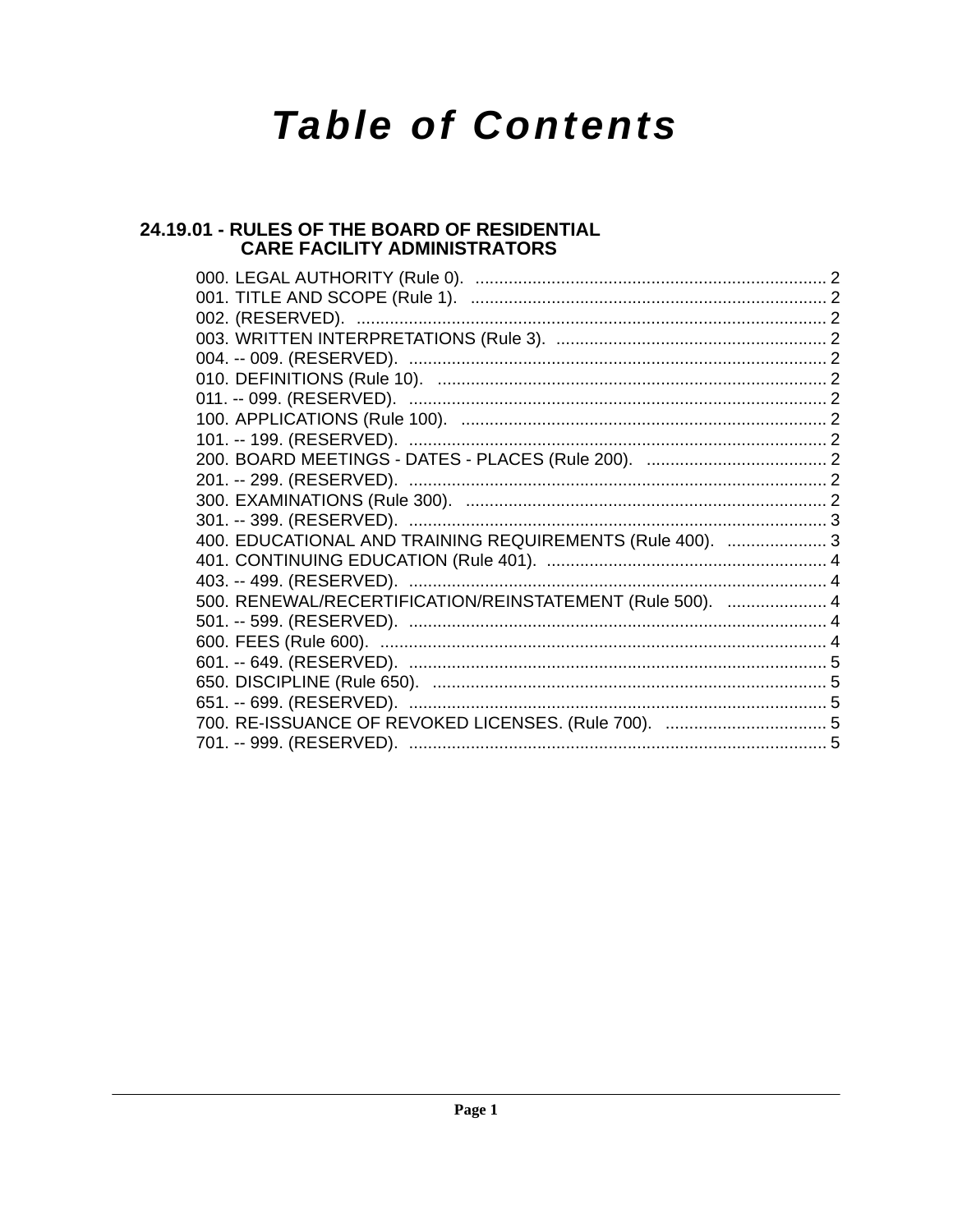### **IDAPA 24 TITLE 19 Chapter 01**

# **24.19.01 - RULES OF THE BOARD OF RESIDENTIAL CARE FACILITY ADMINISTRATORS**

# <span id="page-1-1"></span><span id="page-1-0"></span>**000. LEGAL AUTHORITY (Rule 0).**

These rules are hereby prescribed and established pursuant to the authority vested in the Board of Examiners of Residential Care Facility Administrators by the provisions of Section 54-4205, Idaho Code. (7-1-93)

### <span id="page-1-2"></span>**001. TITLE AND SCOPE (Rule 1).**

These rules shall be cited as IDAPA 24.19.01, "Rules of the Board of Examiners of Residential Care Facility Administrators." (7-1-93)

# <span id="page-1-3"></span>**002. (RESERVED).**

### <span id="page-1-4"></span>**003. WRITTEN INTERPRETATIONS (Rule 3).**

The board may have written statements which pertain to the interpretation of the rules of this chapter. Such interpretations, if any, are available for public inspection and copying at cost in the main office of the Bureau of Occupational Licenses.

### <span id="page-1-5"></span>**004. -- 009. (RESERVED).**

### <span id="page-1-6"></span>**010. DEFINITIONS (Rule 10).**

**01. Board**. The Board of Examiners of Residential Care Facility Administrators as prescribed in (7-1-93) (7-1-93) Section 54-4202, Idaho Code.

### <span id="page-1-7"></span>**011. -- 099. (RESERVED).**

### <span id="page-1-8"></span>**100. APPLICATIONS (Rule 100).**

Applications will be on forms approved by the Board. No application will be considered for any action unless accompanied by the appropriate fees. (7-1-98)

### <span id="page-1-9"></span>**101. -- 199. (RESERVED).**

### <span id="page-1-10"></span>**200. BOARD MEETINGS - DATES - PLACES (Rule 200).**

**01. Board Meeting Dates**. The board shall meet on the second Thursday of March and September of each year. (7-1-98) each year. (7-1-98)

**02. Place of Board Meetings**. Board meetings will be held in Boise, Idaho, at the bureau. (7-1-93)

**03. Dates and Places May Be Changed**. Dates and places of board meetings may be changed by the interval in the majority of the board and advance public notice given. (7-1-93) action of the majority of the board and advance public notice given.

# <span id="page-1-11"></span>**201. -- 299. (RESERVED).**

### <span id="page-1-12"></span>**300. EXAMINATIONS (Rule 300).**

**01. Application and Deadline Date for Filing**. An application for examination must be accompanied by the examination fee and proof of completion of approved curriculum. Applications must be received at least thirty (30) days prior to the date of examination. (7-1-98)  $(30)$  days prior to the date of examination.

**02. Individuals Who Have Special Needs**. Individuals who have special needs as defined by the American Disabilities Act must specify those needs or required services as indicated on the application form.

(7-1-93)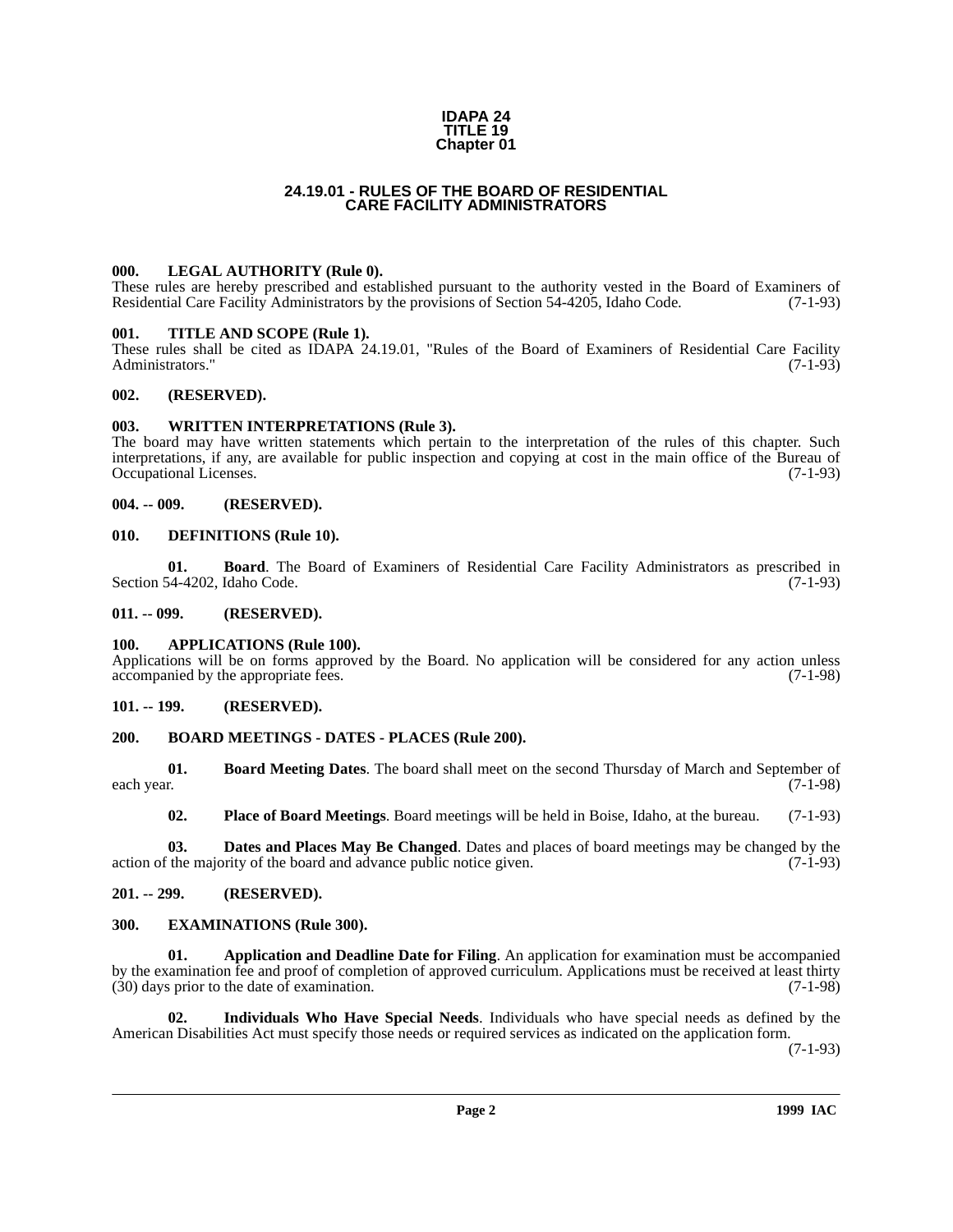# *IDAHO ADMINISTRATIVE CODE IDAPA 24.19.01* **Board of Residential Care Facility Administrators**

**03. Dates of Exams**. Examinations will be administered semi-annually on the second Tuesday in April ber of each vear at times and locations to be set by the Board. (7-1-98) and October of each year at times and locations to be set by the Board.

| 04.   | <b>Contents of Exam.</b> The examination will consist of two (2) sections.   | $(7-1-93)$ |
|-------|------------------------------------------------------------------------------|------------|
|       |                                                                              |            |
| a.    | Section One will include questions from all or some of the following topics: | $(7-1-98)$ |
| i.    | Business Planning and Marketing.                                             | $(7-1-93)$ |
| ii.   | Fiscal Planning and Management.                                              | $(7-1-93)$ |
| iii.  | Human Resource Planning.                                                     | $(7-1-93)$ |
| iv.   | Residential Health Services.                                                 | $(7-1-93)$ |
| V.    | Nutrition and Food Service.                                                  | $(7-1-93)$ |
| vi.   | Working with the Elderly.                                                    | $(7-1-93)$ |
| vii.  | Working with the Mentally Ill.                                               | $(7-1-93)$ |
| viii. | Social and Recreational Activities.                                          | $(7-1-93)$ |
| ix.   | Legal Issues.                                                                | $(7-1-93)$ |
| X.    | Licensing Process.                                                           | $(7-1-93)$ |
| xi.   | Housekeeping.                                                                | $(7-1-93)$ |
| xii.  | Physical Maintenance and Fire Safety.                                        | $(7-1-93)$ |
| xiii. | Developmentally Disabled.                                                    | $(7-1-98)$ |

**b.** Section Two will include questions from the Idaho Board and Care Act, Chapter 33, Title 39, Idaho Code and the Idaho Department of Health and Welfare rules promulgated thereunder and appearing at Title 3,<br>Chapter 21. (7-1-93)  $Chapter 21.$  (7-1-93)

**05. Passing Score on Exam**. An examination is passed by obtaining a score of seventy percent (70%) or better on each section. Applicants who fail to pass one (1) section of the examination must retake and pass that section within two (2) years from the date of the first examination or the application file will be terminated without further notice to the applicant, and the applicant will be required to begin the process as a new applicant except that no further temporary permits will be granted. (7-1-98) no further temporary permits will be granted.

**06. Requirements for Retakes**. There will be a seventy-five dollar (\$75) fee for retakes of any or all portions of the examination. Individuals desiring to be reexamined must file a letter of intent, together with the appropriate fee, with the board. The letter and fee must be received by the Bureau at least thirty  $(30)$  days prior to examination.  $\alpha$  examination. (7-1-93)

# <span id="page-2-0"></span>**301. -- 399. (RESERVED).**

# <span id="page-2-1"></span>**400. EDUCATIONAL AND TRAINING REQUIREMENTS (Rule 400).**

**01. Approved Course**. The Certification Program for Residential Care Facility Administrators course administered by the National Residential Care Association, is an approved course of study to qualify for licensure. (7-1-93)

**02. Approval of Other Courses**. Applicants may, in lieu of completion of the Certification Program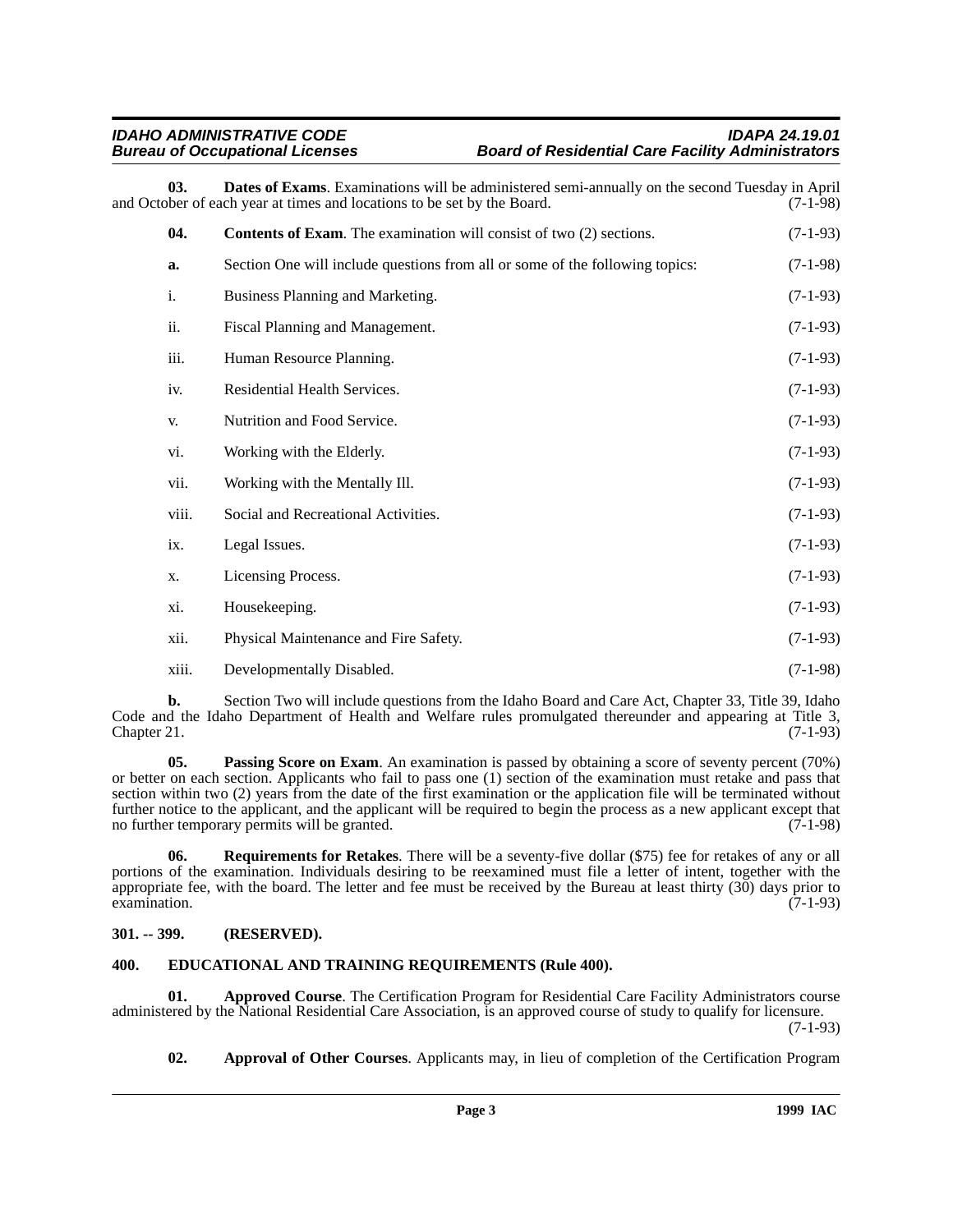for Residential Care Facility Administrators, submit documentation of other course content and/or college transcripts, Vo-ed transcripts etc., supporting successful completion of courses substantially meeting course content requirements listed in Subsection 300.04.a. These courses must be approved by the Board before equivalency will be given.

(7-1-93)

# <span id="page-3-0"></span>**401. CONTINUING EDUCATION (Rule 401).**

**01. Courses Approved**. Courses of study in health and residential care administration sponsored by accredited universities or colleges; health or residential care seminars relevant to residential care administration sponsored by national, state or local agencies or associations will be acceptable to meet the continuing education requirement. Other courses of study or seminars may be approved by the Board.  $(7-1-93)$ 

**a.** Applicants for annual recertification/renewal shall be required to have a minimum of twelve (12) hours of continuing education courses within the preceding twelve (12) month period. First Aid and/or Cardio-Pulmonary Resuscitation courses shall not be considered for continuing education credit. (7-1-93)

**b.** An hour of education will mean sixty (60) minutes. (7-1-93)

# **402. TEMPORARY PERMITS - LIMITATIONS (Rule 402)**.

**01. Requirements for Issuance**. A temporary permit may be issued for six (6) months upon application and payment of fees. Temporary permits may be renewed one (1) time without further qualification. A second renewal will be issued, only where an applicant has taken and passed one (1) part of the two part examination. No more than two (2) renewals will be issued for any reason. (7-1-96)

**02. Emergency Permit**. An emergency permit will be issued only in the event that the facility ces an unexpected vacancy. (7-1-98) experiences an unexpected vacancy.

# <span id="page-3-1"></span>**403. -- 499. (RESERVED).**

# <span id="page-3-2"></span>**500. RENEWAL/RECERTIFICATION/REINSTATEMENT (Rule 500).**

Licenses expire on June 30 of each year and there will be no grace period for renewal. The Board shall refuse to renew a residential care administrators license unless the required fee is accompanied by an affidavit signed by the applicant setting forth the applicant's completion of continuing education requirements. (7-1-93)

**01. Requirements for Reinstatement**. Applicants seeking reinstatement of a license canceled for failure to renew within five (5) years of the cancellation period, must pay a twenty-five dollar (\$25) reinstatement fee plus the back year or years fees and shall provide verification of twelve (12) hours of continuing education. (7-1-98)

**02. Beyond A Five (5) Year Lapse**. Beyond a five (5) year lapse, the applicant will be treated as a new tand application shall be made on the same forms as an application for an original license. (7-1-93) applicant and application shall be made on the same forms as an application for an original license.

# <span id="page-3-3"></span>**501. -- 599. (RESERVED).**

# <span id="page-3-4"></span>**600. FEES (Rule 600).**

| <b>License Application.</b> License Application - twenty-five dollars (\$25).<br>01. | $(7-1-93)$ |
|--------------------------------------------------------------------------------------|------------|
|--------------------------------------------------------------------------------------|------------|

**02. Examination Fee**. Examination Fee (must be submitted with license application) - seventy-five dollars (\$75). (7-1-93) dollars (\$75). (7-1-93)

|                    | <b>Annual Recertification Or Renewal Fee.</b> Annual Recertification or Renewal Fee - seventy-five |            |
|--------------------|----------------------------------------------------------------------------------------------------|------------|
| dollars $(\$75)$ . |                                                                                                    | $(7-1-93)$ |
|                    |                                                                                                    |            |

- **04. Provisional/Temporary**. Provisional/Temporary forty dollars (\$40). (7-1-93)
- **05.** Reinstatement. Reinstatement twenty-five dollars (\$25). (7-1-93)